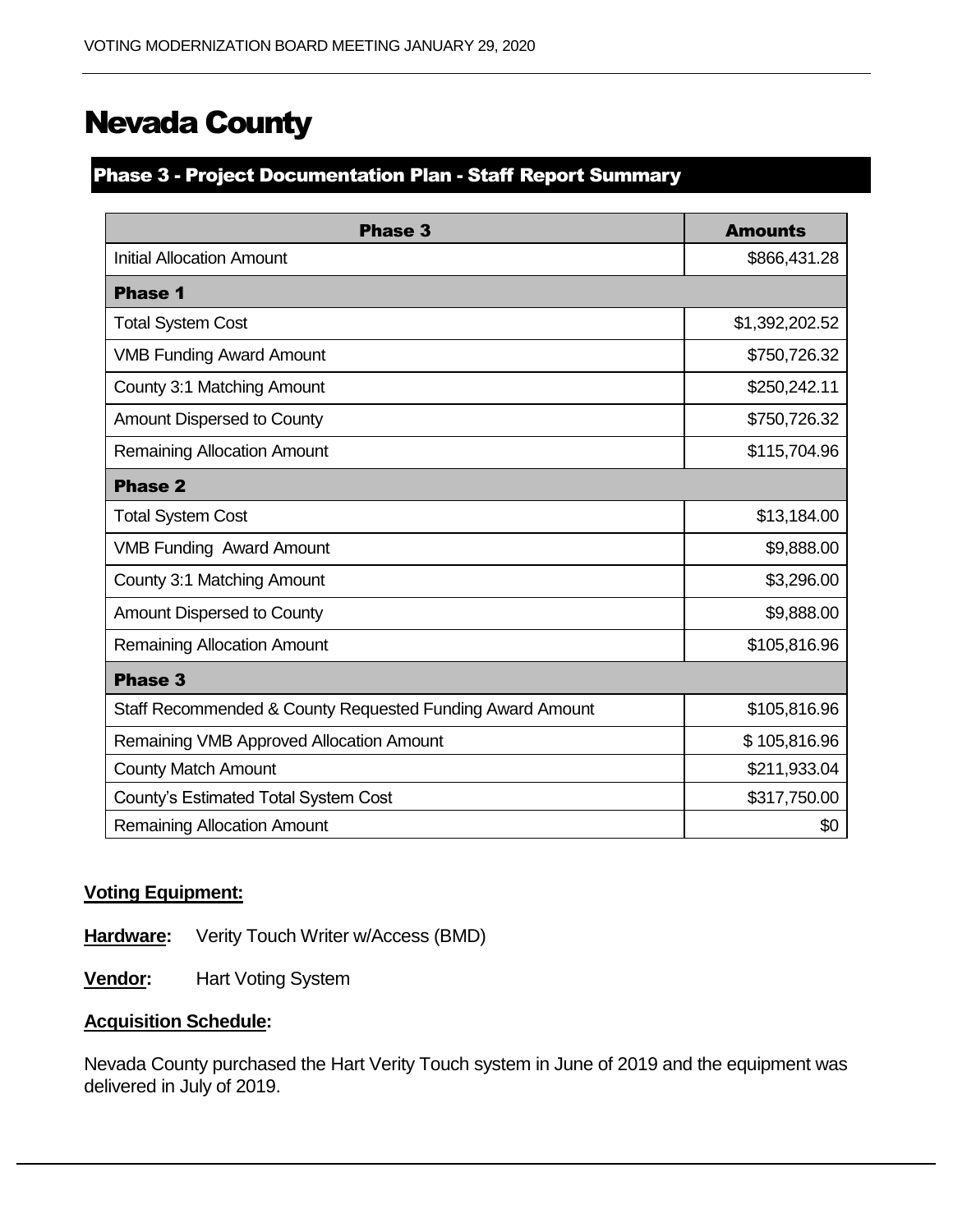Nevada County Phase 3 - Project Documentation Plan - Staff Report

## **Project Completion Date:**

Nevada County completed testing in October of 2019 and utilized their new equipment for the November 5, 2019, Assembly District 1 Special General Election.

# **Staff Report:**

Nevada County's Project Documentation Plan meets the requirements for completeness.

Phase 1 of Nevada County's modernization efforts began in 2007. At that time, the county purchased an optical scan precinct and central count system as well as e-Slate units from Hart Intercivic, Inc. using a combination of federal, state, and county funds. This helped the County meet HAVA requirements for voters with disabilities. Originally, the County was awarded the complete allocation amount, however the County returned twice after approval with changes to the project plan. The County's final approval was for \$750,726.32.

For Phase 2 of the County's modernization efforts, they purchased the Balotar Ballot on Demand Printers from ES&S to assist with their vote-by-mail and over-the-counter requests as they geared up for their first all mail ballot election in 2018. The County was awarded \$9,888.00 to improve their system and mold to the VCA model.

For this final phase of voting modernization in Nevada County, the elections office has replaced their aging system that is neither useful nor fit to conduct elections efficiently in the VCA county. In 2018, the County started researching new voting systems that would not only meet all Federal and State requirements, but are also easily maintained, perform well, and would be easy for voters and vote center workers to use. Nevada County entered into an agreement with Hart Voting Systems and purchased the Hart Verity Voting System because it met each of the County's requirements for a new system. This agreement is for \$581,266.00 with an additional amount of \$43,594.96 in sales tax.

Nevada County seeks reimbursement for the Hart Verity Touch BMDs. These machines are designed to operate in an all vote-by-mail election. The machines are equipped with the best-inclass security features and advanced auditing capabilities to assure accurate results. They can also customize the device to suit every voter's needs from display text size, color contrast, language, and more. The devices also accommodate limitless ballot styles and are easy to set up and use.

Nevada County is also seeking reimbursement for the Verity Print ballot on demand printers acquired in this transaction, however the County is ineligible under Proposition 41 because they have received payments for the Balotar Ballot on Demand printers in 2017.

Nevada County will only receive VMB payments once it has submitted detailed invoices for its voting equipment. A chart of nonallowable expenses is attached detailing all ineligible expenses from Nevada's Phase 3 of Voting Modernization.